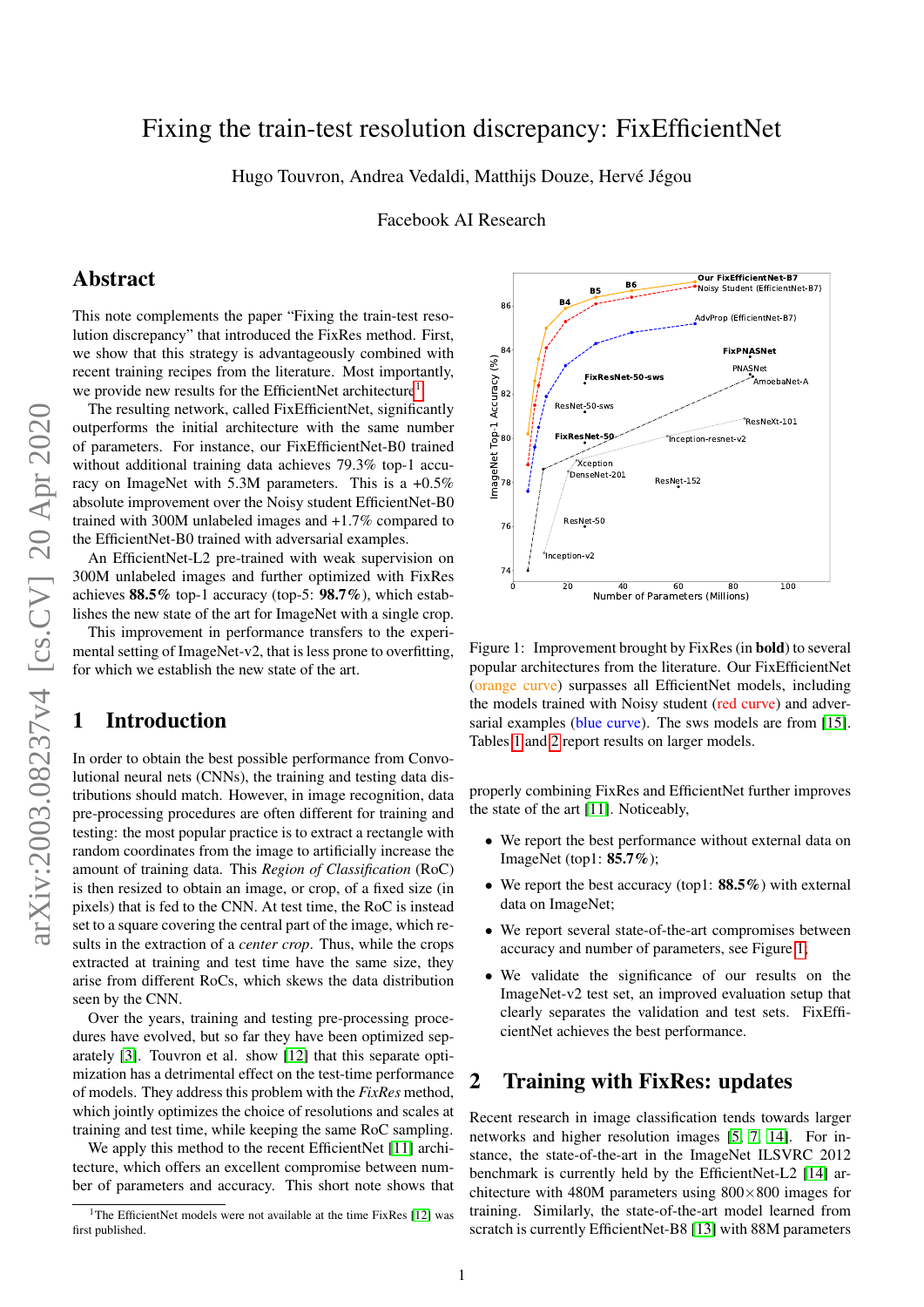using  $672\times672$  images for training. In this note, we focus on the EfficientNet architecture [\[11\]](#page-4-1) due to its good accuracy/cost trade-off and its popularity.

Data augmentation is routinely employed at training time to improve model generalization and reduce overfitting. In this note, we use the same augmentation setup as in the original FixRes paper [\[12\]](#page-4-0). In addition, we have integrated label smoothing, which is orthogonal to the approach. FixRes is a very simple fine-tuning that re-trains the classifier or a few top layers at the target resolution. Therefore, it has several advantages: (1) it is computationally cheap, the back-propagation is not performed on the whole network; (2) it works with any CNN classification architecture and is complementary with the other tricks mentioned above; (3) it can be applied on a CNN that comes from a possibly non reproducible source.

Therefore, it is easy and natural to experiment with FixRes on the current state-of-the-art EfficientNet CNN, what we do in the next section.

### 3 Experiments

We experiment on the ImageNet-2012 benchmark [\[10\]](#page-4-5), reporting validation performance as top-1 accuracy on a single image crop.

#### 3.1 Architectures

In this note we use the EfficientNet [\[11\]](#page-4-1) architecture. Two versions provide the best performance: EfficientNet trained with adversarial examples [\[13\]](#page-4-4), and EfficientNet trained with Noisy student [\[14\]](#page-4-3) pre-trained in a weakly-supervised fashion on 300 million unlabeled images.

We start from the EfficientNet models in rwightman's GitHub repository [\[1\]](#page-2-5). These models have been converted from the original Tensorflow to PyTorch.

#### 3.2 Training

We mostly follow the FixRes [\[12\]](#page-4-0) training protocol. The only difference is that we combine the FixRes data-augmentation with label smoothing during the fine-tuning stage.

#### 3.3 Comparison with the state of the art

Table [1](#page-2-1) and Table [2](#page-2-2) compare our results with those of the EfficientNet reported in the literature. All our FixEfficientNets outperform the corresponding EfficientNet (see Figure [1\)](#page-0-1). As a result and to the best of our knowledge, our FixEfficientNet-L2 surpasses all other results reported in the literature. It achieves 88.5% Top-1 accuracy and 98.7% Top-5 accuracy on the ImageNet-2012 validation benchmark [\[10\]](#page-4-5).

#### <span id="page-1-0"></span>3.4 Significance of the results

Several runs of the same training incur variations of about 0.1 accuracy points on Imagenet due to random initialization and mini-batch sampling. In general, since the Imagenet 2012 test set is not available, most works tune the hyper-parameters on the validation set, ie. there is no distinction between validation and test set. This setting, while widely adopted, is not legitimate and can cause apples-to-orange comparisons.



<span id="page-1-1"></span>Figure 2: Evidence of overfitting on Imagenet-val: We compare the results obtained on ImageNet (x-axis) and the results obtained on ImageNet-v2 (y-axis), without FixRes for different models [\[16,](#page-4-6) [6,](#page-2-6) [14,](#page-4-3) [8,](#page-4-7) [2,](#page-2-7) [15,](#page-4-2) [4,](#page-2-8) [12\]](#page-4-0). For a given performance on Imagenet-val, overfitted models tend to have a lower performance on ImageNet-v2 and therefore are below the approaches that generalize better.

EfficientNets employ Neural Architecture Search, which significantly enlarges the hyper-parameter space. Additionally, the ImageNet validation images were used to filter the images from the unlabelled set [\[14\]](#page-4-3). Therefore the pre-trained models may benefit from more overfitting on the validation set. We quantify this in the experiments presented below.

Since we use pre-trained EfficientNet for our initialization, our results are comparable to those from the Noisy Student [\[14\]](#page-4-3), which uses the same degree of overfitting, but not directly with other semi-supervised approaches like that of Yalniz et al. [\[15\]](#page-4-2).

#### <span id="page-1-2"></span>3.5 Evaluation on ImageNet-V2

The ImageNet-V2 [\[9\]](#page-4-8) dataset was introduced to overcome the lack of a test split in the Imagenet dataset. ImageNet-V2 consists of 3 novel test sets that replace the ImageNet test set, which is no longer available. They were carefully designed to match the characteristics of the original test set. One of these test sets, Matched Frequency is the closest to the ImageNet validation set. To ensure that observed improvements are not due to overfitting, we evaluate all our models on the Matched Frequency version of the ImageNet-v2 [\[9\]](#page-4-8) dataset. We evaluate the other methods in the same way. The results are in Tables [3](#page-3-0) and [4.](#page-3-1)

The original study of [\[9\]](#page-4-8) shows that there is significant overfitting of various models to the Imagenet 2012 valuation set, but that it does not impact the relative order of the models.

Quantifying the overfitting on Imagenet. As mentioned earlier, several choices in the Noisy Student [\[14\]](#page-4-3) method are prone to overfitting. We verify this hypothesis and quantify its extent by comparing the relative accuracy of this approach with another semi-supervised approach [\[15\]](#page-4-2) both on ImageNet and ImageNet-V2 [\[9\]](#page-4-8).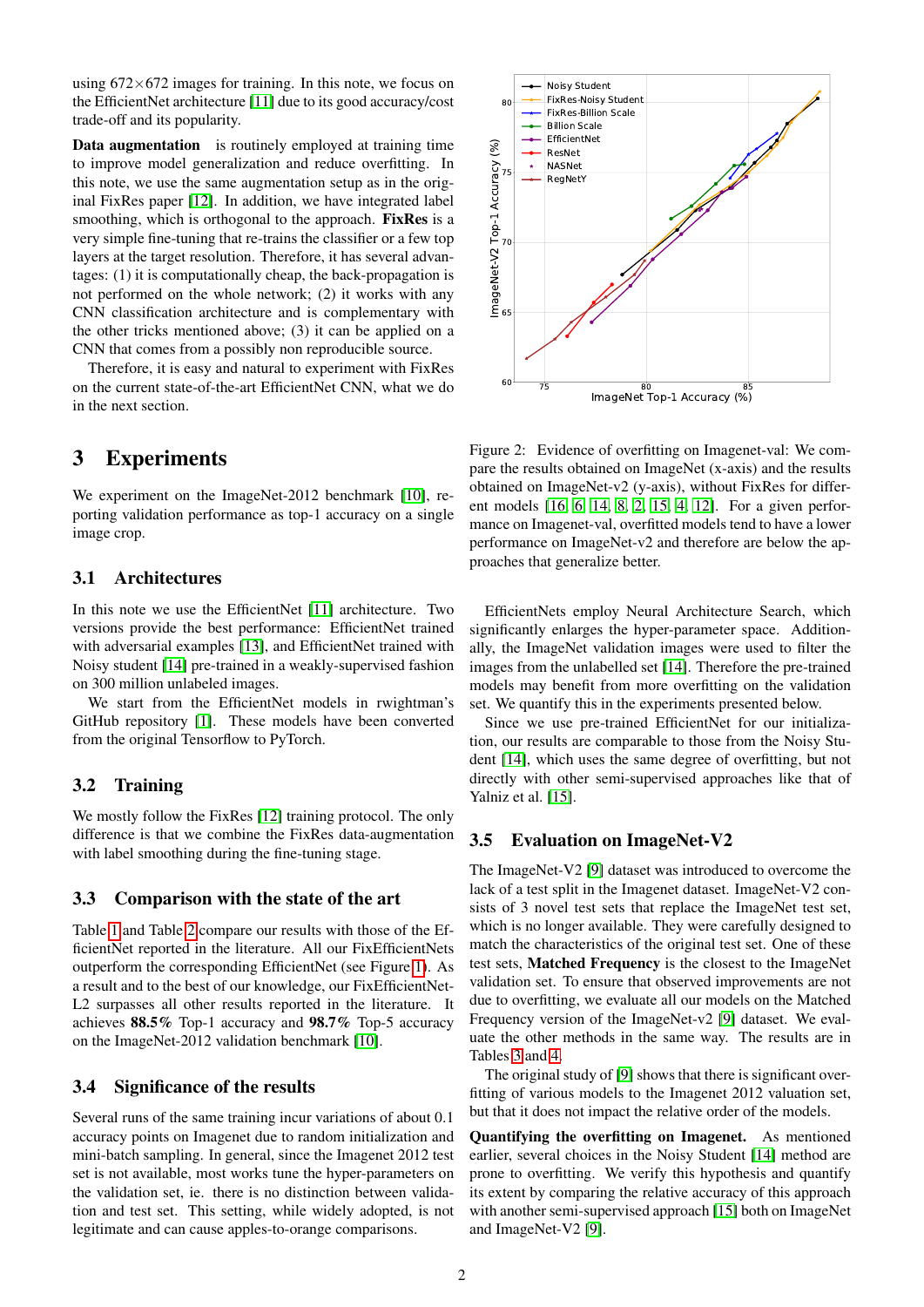<span id="page-2-1"></span>Table 1: Results on ImageNet with extra-training data. We start from pre-trained models [\[14\]](#page-4-3) that have been learned using 300M additional unlabeled images (single crop evaluation). See Section [3.4 a](#page-1-0)bout the significance of these results.

|                |         | extra    | training   | EfficientNet Noisy Student [14] |              | FixEfficientNet |          |              |              |
|----------------|---------|----------|------------|---------------------------------|--------------|-----------------|----------|--------------|--------------|
| Model          | #params | Training | resolution | test res                        | Top-1 $(\%)$ | Top-5 $(\%)$    | test res | Top-1 $(\%)$ | Top-5 $(\%)$ |
| B <sub>0</sub> | 5.3M    |          | 224        | 224                             | 78.8         | 94.5            | 320      | 80.2         | 95.4         |
| B1             | 7.8M    |          | 240        | 240                             | 81.5         | 95.8            | 384      | 82.6         | 96.5         |
| B <sub>2</sub> | 9.2M    |          | 260        | 260                             | 82.4         | 96.3            | 420      | 83.6         | 96.9         |
| B <sub>3</sub> | 12M     |          | 300        | 300                             | 84.1         | 96.9            | 472      | 85.0         | 97.4         |
| <b>B4</b>      | 19M     |          | 380        | 380                             | 85.3         | 97.5            | 472      | 85.9         | 97.7         |
| B <sub>5</sub> | 30M     |          | 456        | 456                             | 86.1         | 97.8            | 576      | 86.4         | 97.9         |
| <b>B6</b>      | 43M     |          | 528        | 528                             | 86.4         | 97.9            | 680      | 86.7         | 98.0         |
| B7             | 66M     |          | 600        | 600                             | 86.9         | 98.1            | 632      | 87.1         | 98.2         |
| L <sub>2</sub> | 480M    |          | 475        | 800                             | 88.4         | 98.7            | 600      | 88.5         | 98.7         |

<span id="page-2-2"></span>Table 2: Results on ImageNet without external data (single Crop evaluation). Our results are comparable with previous EfficientNets [\[13\]](#page-4-4) and we achieve the state of the art in this setup, see Section [3.4](#page-1-0) for the significance of these results.

|                |         | extra    | training   | EfficientNet AdvProp [13] |              |              | FixEfficientNet |              |              |
|----------------|---------|----------|------------|---------------------------|--------------|--------------|-----------------|--------------|--------------|
| Model          | #params | Training | resolution | test res                  | Top-1 $(\%)$ | Top-5 $(\%)$ | test res        | Top-1 $(\%)$ | Top-5 $(\%)$ |
| B <sub>0</sub> | 5.3M    |          | 224        | 224                       | 77.6         | 93.3         | 320             | 79.3         | 94.6         |
| B1             | 7.8M    |          | 240        | 240                       | 79.6         | 94.3         | 384             | 81.3         | 95.7         |
| B <sub>2</sub> | 9.2M    |          | 260        | 260                       | 80.5         | 95.0         | 420             | 82.0         | 96.0         |
| B <sub>3</sub> | 12M     |          | 300        | 300                       | 81.9         | 95.6         | 472             | 83.0         | 96.4         |
| B4             | 19M     |          | 380        | 380                       | 83.3         | 96.4         | 512             | 84.0         | 97.0         |
| B <sub>5</sub> | 30M     |          | 456        | 456                       | 84.3         | 97.0         | 576             | 84.7         | 97.2         |
| B6             | 43M     |          | 528        | 528                       | 84.8         | 97.1         | 576             | 84.9         | 97.3         |
| B7             | 66M     |          | 600        | 600                       | 85.2         | 97.2         | 632             | 85.3         | 97.4         |
| B8             | 87.4M   |          | 672        | 672                       | 85.5         | 97.3         | 800             | 85.7         | 97.6         |

Without overfitting, models performing similarly on Imagenet should also have similar performances on ImageNet-V2 [\[9\]](#page-4-8). However, for a comparable performance on ImageNet, when evaluating on ImageNet-V2, the Billion scale models of Yalniz *et al.* [\[15\]](#page-4-2) outperform the EfficientNets from Noisy Student. For example, FixResNeXt-101 32x4d [\[12\]](#page-4-0) has the same performance as EfficientNet-B3 [\[14\]](#page-4-3) on ImageNet but on ImageNet-V2 FixResNeXt-101 32x4d [\[12\]](#page-4-0) is better (+0.7% Top-1 accuracy). This shows that the EfficientNet in Noisy student [\[14\]](#page-4-3) tends to overfit and do not generalize as well as the (prior) semi-supervised work [\[15\]](#page-4-2) or other works of the literature. Figure [2](#page-1-1) illustrates this effect. The FixRes procedure is neutral w.r.t. overfitting: overfitted models remain overfitted and conversely.

Comparison with the state of the art. Despite overfitting, EfficientNet remains very competitive on ImageNet-V2, as reported in Table [5.](#page-3-2) Interestingly, the FixEfficientNet-L2 that we fine-tuned from EfficientNet establishes the new state of the art with additional data on this benchmark.

# 4 Conclusion

FixRes is a method that improves the performance of any model. It is a method that is applied as a fine-tuning step after the conventional training, during a few epochs only, which makes it very flexible. It is easily integrated into any existing training pipeline.

We provide an open-source implementation of our method, which is available at [http://github.com/](http://github.com/facebookresearch/FixRes) [facebookresearch/FixRes](http://github.com/facebookresearch/FixRes).

### References

- <span id="page-2-5"></span>[1] Pre-trained efficientnet models. [https://github.](https://github.com/rwightman/pytorch-image-models/) [com/rwightman/pytorch-image-models/](https://github.com/rwightman/pytorch-image-models/). Accessed: 2020-03-01.
- <span id="page-2-7"></span>[2] Ekin D. Cubuk, Barret Zoph, Jonathon Shlens, and Quoc V. Le. Randaugment: Practical automated data augmentation with a reduced search space. *arXiv preprint arXiv:1909.13719*, 2019.
- <span id="page-2-0"></span>[3] Ekin Dogus Cubuk, Barret Zoph, Dandelion Mané, Vijay Vasudevan, and Quoc V. Le. Autoaugment: Learning augmentation policies from data. *arXiv preprint arXiv:1805.09501*, 2018.
- <span id="page-2-8"></span>[4] Kaiming He, Xiangyu Zhang, Shaoqing Ren, and Jian Sun. Deep residual learning for image recognition. In *Conference on Computer Vision and Pattern Recognition*, June 2016.
- <span id="page-2-3"></span>[5] Yanping Huang, Yonglong Cheng, Dehao Chen, HyoukJoong Lee, Jiquan Ngiam, Quoc V. Le, and Zhifeng Chen. Gpipe: Efficient training of giant neural networks using pipeline parallelism. *arXiv preprint arXiv:1811.06965*, 2018.
- <span id="page-2-6"></span>[6] Chenxi Liu, Barret Zoph, Maxim Neumann, Jonathon Shlens, Wei Hua, Li-Jia Li, Li Fei-Fei, Alan Yuille, Jonathan Huang, and Kevin Murphy. Progressive neural architecture search. In *International Conference on Computer Vision*, September 2018.
- <span id="page-2-4"></span>[7] Dhruv Mahajan, Ross Girshick, Vignesh Ramanathan, Kaiming He, Manohar Paluri, Yixuan Li, Ashwin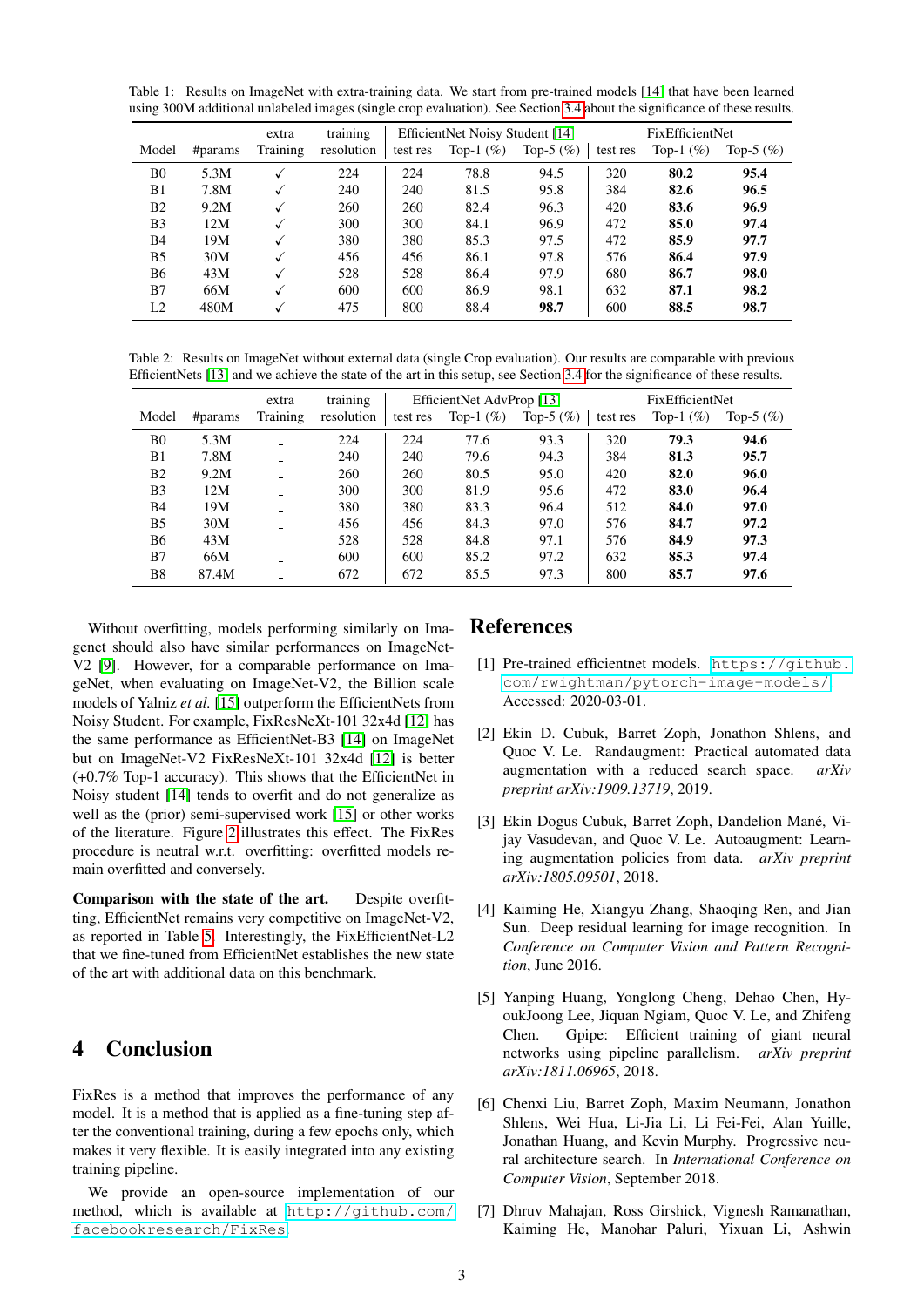<span id="page-3-0"></span>Table 3: Results on ImageNet-V2 [\[9\]](#page-4-8) Matched Frequency with extra-training data. We start from pre-trained models [\[14\]](#page-4-3) that have been learned using 300M additional unlabeled images (single crop evaluation). See Section [3.5](#page-1-2) about the interest of these results.

|                |         | extra    | training   | EfficientNet Noisy Student [14] |              | FixEfficientNet |          |              |              |
|----------------|---------|----------|------------|---------------------------------|--------------|-----------------|----------|--------------|--------------|
| Model          | #params | Training | resolution | test res                        | Top-1 $(\%)$ | Top-5 $(\% )$   | test res | Top-1 $(\%)$ | Top-5 $(\%)$ |
| B <sub>0</sub> | 5.3M    |          | 224        | 224                             | 67.7         | 88.1            | 320      | 69.4         | 89.6         |
| B <sub>1</sub> | 7.8M    |          | 240        | 240                             | 70.9         | 90.1            | 384      | 72.7         | 91.4         |
| B <sub>2</sub> | 9.2M    |          | 260        | 260                             | 72.3         | 91.1            | 420      | 73.6         | 92.0         |
| B3             | 12M     |          | 300        | 300                             | 73.9         | 91.9            | 472      | 75.0         | 93.0         |
| B4             | 19M     |          | 380        | 380                             | 75.7         | 93.1            | 472      | 76.2         | 93.6         |
| B <sub>5</sub> | 30M     |          | 456        | 456                             | 76.8         | 93.6            | 576      | 77.0         | 94.0         |
| B6             | 43M     |          | 528        | 528                             | 77.3         | 93.9            | 680      | 77.5         | 94.3         |
| B7             | 66M     |          | 600        | 600                             | 78.5         | 94.4            | 632      | 78.6         | 94.7         |
| L2             | 480M    |          | 475        | 800                             | 80.3         | 95.8            | 600      | 80.8         | 96.1         |

<span id="page-3-1"></span>Table 4: Results on ImageNet-V2 [\[9\]](#page-4-8) Matched Frequency without external data (single Crop evaluation). Again, see Section [3.5](#page-1-2) about the interest of these results.

|                |         | extra    | training   | EfficientNet AdvProp [13] |              | FixEfficientNet |          |              |              |
|----------------|---------|----------|------------|---------------------------|--------------|-----------------|----------|--------------|--------------|
| Model          | #params | Training | resolution | test res                  | Top-1 $(\%)$ | Top-5 $(\%)$    | test res | Top-1 $(\%)$ | Top-5 $(\%)$ |
| B <sub>0</sub> | 5.3M    |          | 224        | 224                       | 65.5         | 85.6            | 320      | 67.8         | 87.9         |
| B1             | 7.8M    |          | 240        | 240                       | 67.5         | 87.8            | 384      | 70.1         | 89.6         |
| B <sub>2</sub> | 9.2M    |          | 260        | 260                       | 68.9         | 88.4            | 420      | 70.8         | 90.2         |
| B <sub>3</sub> | 12M     |          | 300        | 300                       | 70.9         | 89.4            | 472      | 72.7         | 90.9         |
| B4             | 19M     |          | 380        | 380                       | 72.9         | 91.0            | 512      | 73.9         | 91.8         |
| B5             | 30M     |          | 456        | 456                       | 74.6         | 92.0            | 576      | 75.1         | 92.4         |
| <b>B6</b>      | 43M     |          | 528        | 528                       | 75.4         | 92.4            | 576      | 75.4         | 92.6         |
| B7             | 66M     |          | 600        | 600                       | 76.1         | 93.0            | 632      | 75.8         | 93.2         |
| B8             | 87.4M   |          | 672        | 672                       | 76.1         | 92.7            | 800      | 75.9         | 93.0         |

Table 5: Performance comparison and state of the art on ImageNet-v2, single crop with external data.

<span id="page-3-2"></span>

| Models                                    | # Parameters | Top-1 $(\%)$ | Top-5 $(\%)$ |
|-------------------------------------------|--------------|--------------|--------------|
| EfficientNet-B0 [14] (Noisy Student)      | 5.3M         | 67.7         | 88.1         |
| FixEfficientNet-B0                        | 5.3M         | 69.4         | 89.6         |
| EfficientNet-B1 [14] (Noisy Student)      | 7.8M         | 70.9         | 90.1         |
| ResNet50 [15] (Billion scale)             | 25.6M        | 71.7         | 90.5         |
| EfficientNet-B2 [14] (Noisy Student)      | 9.1M         | 72.3         | 91.1         |
| ResNeXt-50 32x4d [15] (Billion scale)     | 25.1M        | 72.6         | 90.9         |
| FixEfficientNet-B1                        | 7.8M         | 72.7         | 91.4         |
| FixEfficientNet-B2                        | 9.1M         | 73.6         | 92.0         |
| EfficientNet-B3 [14] (Noisy Student)      | 12.2M        | 73.9         | 91.9         |
| ResNeXt-101 32x4d [15] (Billion scale)    | 42.0M        | 74.2         | 92.0         |
| FixResNeXt-101 32x4d [12]                 | 42.0M        | 74.6         | 92.7         |
| FixEfficientNet-B3                        | 12.2M        | 75.0         | 93.0         |
| ResNeXt-101 32x8d [15] (Billion scale)    | 88.0M        | 75.5         | 92.8         |
| $ResNeXt-101$ 32x16d [15] (Billion scale) | 193.0M       | 75.6         | 93.3         |
| EfficientNet-B4 [14] (Noisy Student)      | 19.3M        | 75.7         | 93.1         |
| FixEfficientNet-B4                        | 19.3M        | 76.2         | 93.6         |
| FixResNeXt-101 32x8d [12]                 | 88.0M        | 76.3         | 93.4         |
| FixResNeXt-101 32x16d [12]                | 193.0M       | 76.7         | 93.4         |
| EfficientNet-B5 [14] (Noisy Student)      | 30.4M        | 76.8         | 93.6         |
| FixEfficientNet-B5                        | 30.4M        | 77.0         | 94.0         |
| EfficientNet-B6 [14] (Noisy Student)      | 43.0M        | 77.3         | 93.9         |
| FixEfficientNet-B6                        | 43.0M        | 77.5         | 94.3         |
| FixResNeXt-101 32x48d [12]                | 829.0M       | 77.8         | 93.9         |
| EfficientNet-B7 [14] (Noisy Student)      | 66.4M        | 78.5         | 94.4         |
| FixEfficientNet-B7                        | 66.4M        | 78.6         | 94.7         |
| EfficientNet-L2 [14] (Noisy Student)      | 480.3M       | 80.5         | 95.7         |
| FixEfficientNet-L2                        | 480.3M       | 80.8         | 96.1         |